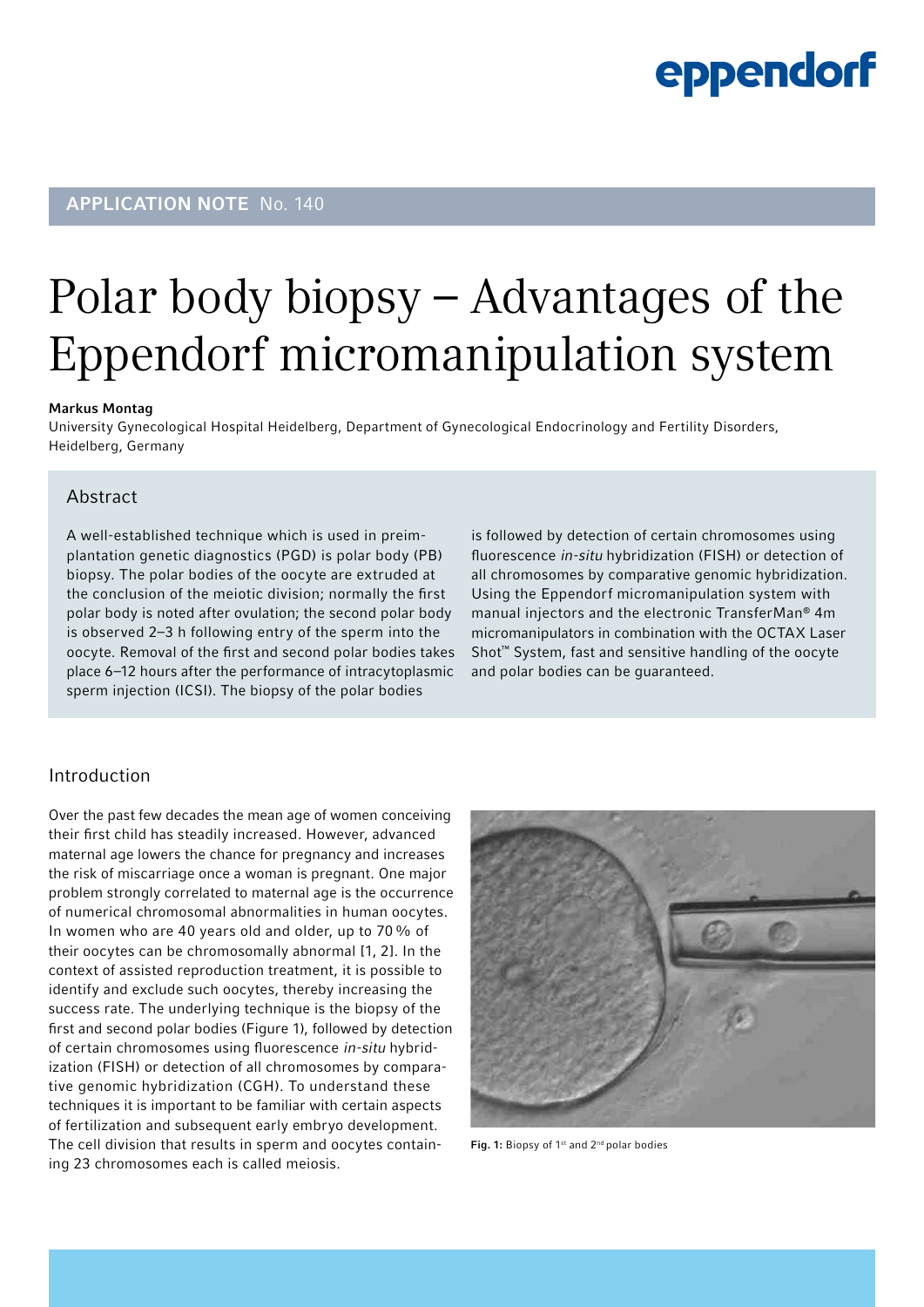In their resting state, eggs exist in a state of arrested meiosis and still contain all 23 paired chromosomes. During ovulation, meiosis resumes, and the egg extrudes one set of its 23 chromosomes in a small structure called the first polar body. Soon after fertilization occurs, a second polar body, containing 23 maternal chromatids, is expelled. On the day after oocyte retrieval, both polar bodies are visible by light microscopy in the normally fertilized oocyte.

Polar bodies with missing or excess chromosomal material are indicative of an oocyte that contains either an excess of chromosomes, which, after fertilization, results in an embryo with a trisomy, or of an oocyte which is missing chromosomes, which, again after fertilization, results in an embryo with a monosomy. Thus, polar body biopsy provides an indirect diagnosis of the oocyte for aneuploidy testing. This method can also be applied to couples with a balanced translocation of the mother and to couples who are aware of maternal predisposition for a genetic disease that may manifest itself in the child.

Polar body biopsy was first presented in 1990 [3], and several aspects of this technique have been technically refined including the use of lasers and electronic micromanipulators to facilitate the biopsy procedure [4].



Fig. 2: Eppendorf Workstation for IVF

### Materials and Methods

Compared to ICSI, polar body biopsy requires additional micromanipulation steps; thus it greatly benefits from the proper instrumentation, especially the Eppendorf Transfer-Man 4m (Figure 2) with its special features which render the procedure as economic as possible. The use of application specific masks of the TransferMan 4m micromanipulator with predefined as well as freely definable softkey functions eases the individual workflow process. The unique DualSpeed joystick enables precise and intuitive movement along all three axes when handling the oocyte as well as dynamic movements while covering greater distances (see Figure 3). This helps reducing exposure time of the oocytes to stressful conditions outside the incubator, and it minimizes the risk of losing the material of interest.



Fig. 3: Movement in direct correlation with the deflection of the joystick. 1: proportional kinetics, 2: area of dynamic movement. The ratio of the dynamic movement may be adjusted according to the proportional range.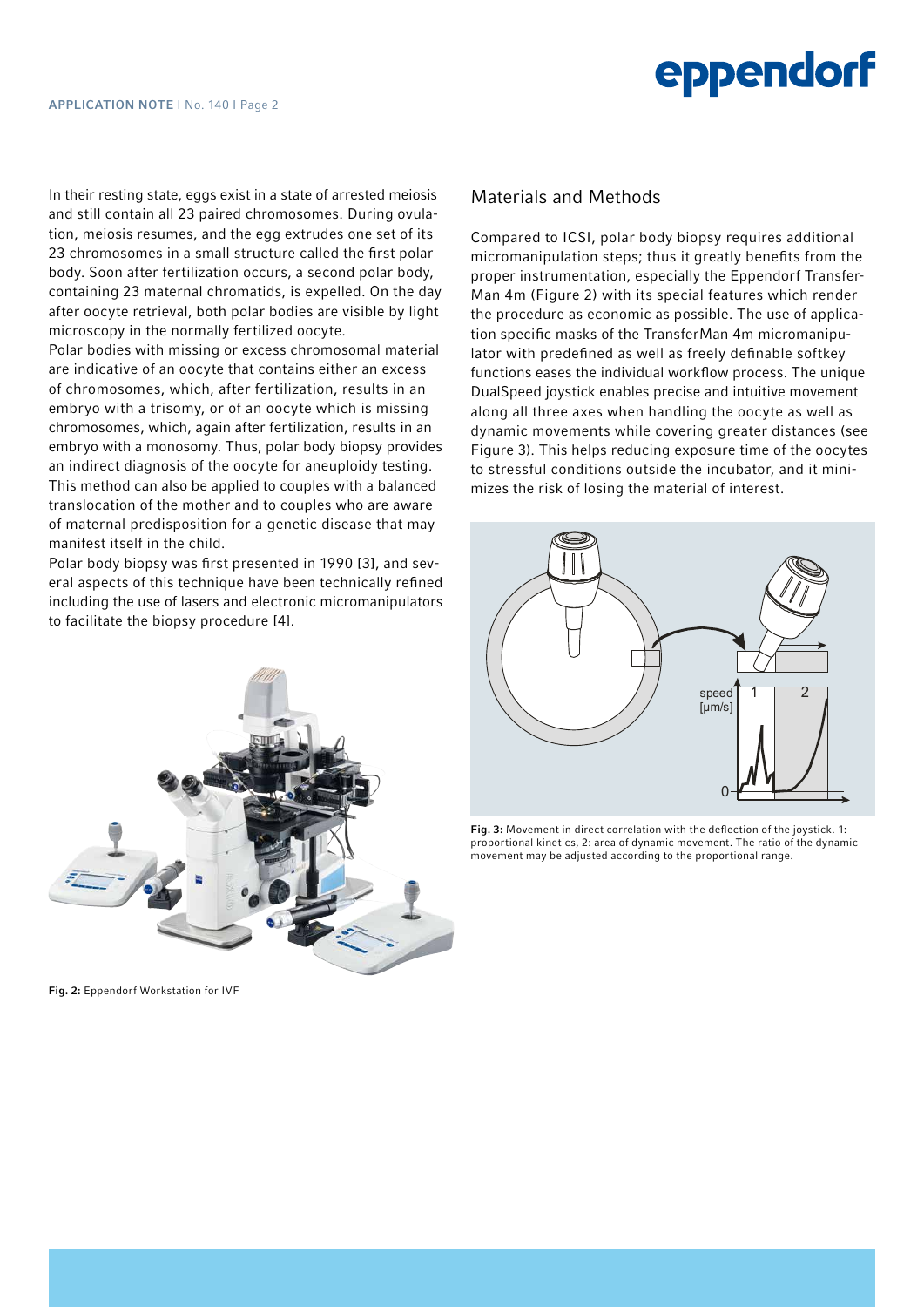### Devices for polar body biopsy

- > Inverted microscope with a heated plate and modulation contrast objectives
- > OCTAX Laser Shot™ System (OCTAX, MTG)
- > 2 TransferMan 4m micromanipulators (Eppendorf)
- > CellTram® Air microinjector for holding the embryo (Eppendorf)
- > CellTram® vario microinjector for removal and transfer of the polar body (Eppendorf)
- > Biopsy capillary, for laser-assisted biopsy of polar bodies (recommended: 19 µm inner diameter, 35° tip angle)
- > Holding capillary, for holding of oocytes (recommended: 15 µm inner diameter, 100 µm outer diameter, 35° tip angle)

### Polar body biopsy

The most important feature of the TransferMan 4m for polar body biopsy is its ability to store several freely definable capillary positions. Up to five positions can be stored. For the polar body biopsy procedure, as it is performed in our laboratory, one needs to store three user-defined positions; hence the use of the application mask »Cell Transfer« with three softkeys dedicated to position storage is recommended. In addition, using this mask, a vertical limit can be defined to avoid capillary breakage (see Figure 4). One softkey is free for individual settings.



Fig. 4: Application mask »Cell transfer« with three softkeys: for position storage and one for definition of a vertical limit (Z-axis limit) to avoid capillary breakage. One softkey is free for individual programming.

The polar body biopsy is performed in a culture dish. A biopsy capillary is used to transfer the polar bodies directly into a drop of water on a glass slide for the purpose of FISH analysis or into another droplet in the dish for later transfer to PCR tubes if array-CGH is to be performed.

The three user-defined capillary positions are used as follows: position 1B for biopsy/release into adjacent droplets in the case of array-CGH, position 2B for easily replacing

the culture dish with a glass slide, and position 3B for releasing the polar bodies into the water droplets on the slide for later FISH.

Additionally, two positions are reserved for the manipulator used for holding the oocyte: position 1H for holding the oocyte during biopsy and position 2H for the changing of droplets in the dish. Once stored, these positions can be automatically activated by pressing the relevant position button on the device. Alternatively, the positions can be relocated in succession by clicking the joystick key twice (double-click). This set-up enables a fast and economic change from one capillary working position to another, but most importantly it controls the capillary that holds the aspirated polar bodies, thus helping to reduce the rate of lost polar bodies to less than 0.5 %. An overview of the different positions required during the biopsy procedure is shown in Figure 5a–b.



Fig. 5a: Stored positions for polar body biopsy.



Fig. 5b: Stored positions for polar body biopsy.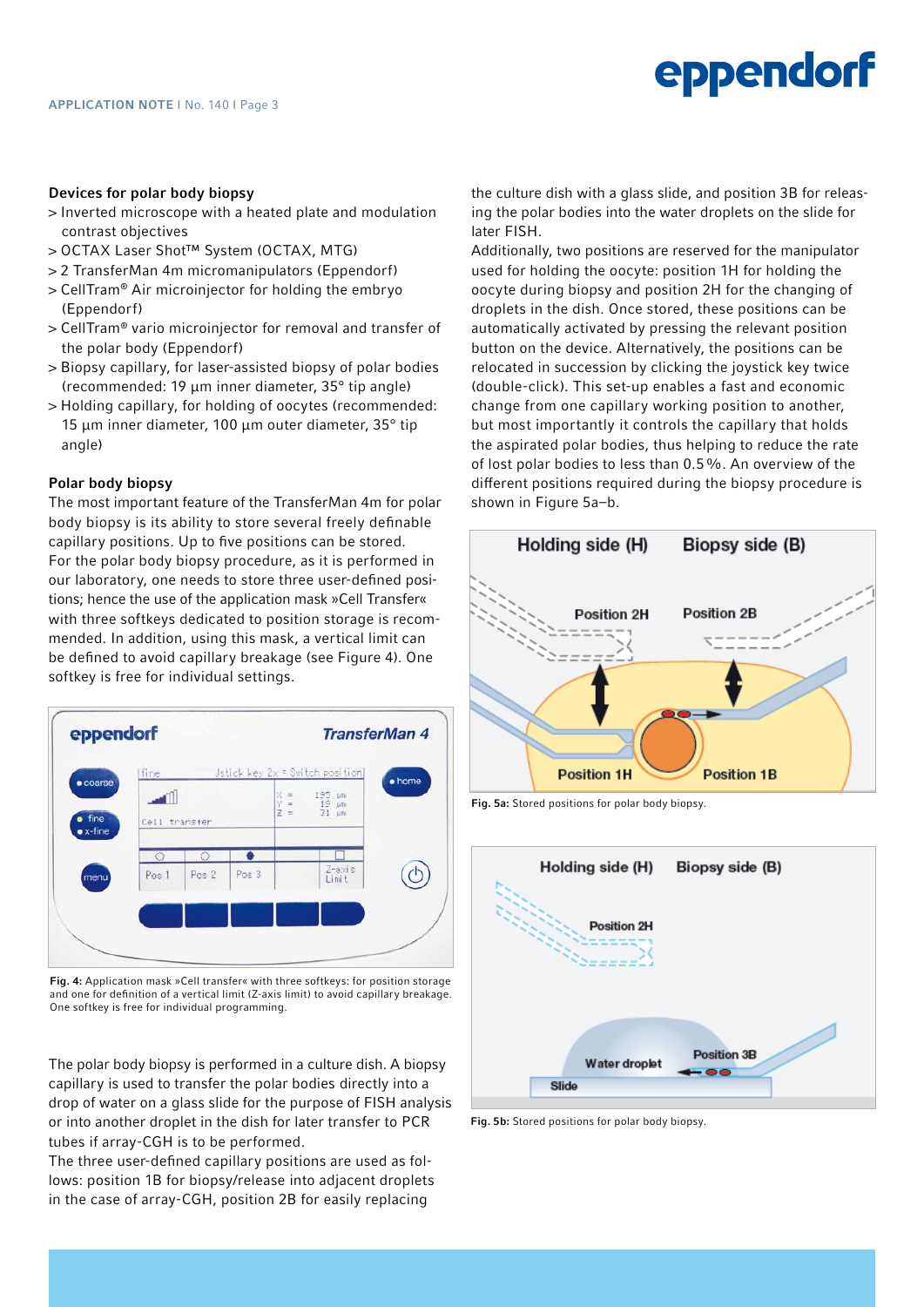For polar body biopsy we recommend setting up a dish with a single droplet that contains PVP and two/three rows of droplets for FISH/array-CGH, 3–5 µL each, which contain buffered culture medium. The buffered culture medium is required for maintenance of the proper pH during manipulation outside the incubator. PVP is used for rinsing the biopsy capillary, which helps to avoid polar bodies sticking to the inner glass wall. The left row of droplets is used for the oocytes (one per droplet) and the right row for sampling of the polar bodies after biopsy. In the case of array-CGH two rows for polar body sampling are required as polar bodies 1 and 2 need to be processed separately. In preparation for biopsy, an oocyte is gently aspirated by the holding capillary and affixed as closely as possible to the bottom of the dish. This position is stored as position 1H. Rotation of the oocyte may be necessary in order to obtain proper alignment of the first and second polar bodies in one focal plane (Figure 6a). This focal plane defines position 1B for the biopsy capillary, and, once adjusted, this position should also be stored. Following laser-assisted opening of the zona pellucida, the biopsy capillary is pushed through the opening of the zona towards the polar body next to the capillary opening. By rotating the knob of CellTram vario both polar bodies are slowly aspirated into the capillary (Figure 6b). To slowly push the capillary through to the polar bodies, slight suction is usually helpful. Once both polar bodies are completely aspirated, the capillary is removed from the zona and the oocyte is released from the holding capillary.

If several oocytes need to be biopsied, the first and second polar bodies can be temporarily stored in the neighboring medium droplets while the biopsy of the next oocyte is performed as previously described. Once all polar bodies are biopsied, it is advisable to first place the oocytes back into the incubator. To do so, both capillaries are brought into a

position outside and far above the culture dish by activating the »home« key, and if required, the motors are swiveled out to the side of the microscope. Now the dish can be removed safely so that the oocytes may be transferred to another culture dish.

### Transfer of polar bodies to a slide for later FISH analysis

The dish still holding the polar bodies is placed back on the microscope stage, the motors are swiveled back in and the biopsy capillary is lowered automatically by pressing the »home« key again. Next the capillary can be moved directly into position 1B by pressing »Pos 1«. The polar bodies corresponding to oocyte 1 are then aspirated into the biopsy capillary. Next, the capillary is moved to position 2B (by pressing »Pos 2«), the culture dish is removed, and a glass slide holding a 0.2 µL droplet of pure water is placed under the capillary. The biopsy capillary still holding the polar bodies is lowered into the water droplet so that it just touches the glass surface. This position is stored as position 3B. The first and second polar bodies are carefully released into the droplet, and the capillary is first drawn back and then brought into position 2B by pressing »Pos 2«. The small volume ensures that the polar body will attach to a small area on the slide and the fluid will dry fast, thereby reducing the risk of dislocation from the slide. Even so, the drying process must be observed under a stereo microscope, and the final location of the polar body after air-drying must be circled on top of the slide using a diamond marker. This procedure can be repeated until all polar bodies have been transferred to the slide. With some experience, 4 to 6 polar bodies can be placed within an area of approx. 10 mm, each encircled using a diamond marker [5]. Because all relevant capillary positions have been stored during the first round, further manipulation of polar bodies is less time consuming.



Fig. 6a: First and second polar bodies are aligned properly in one focal plane Fig. 6b: Both polar bodies are slowly aspirated into the capillary.

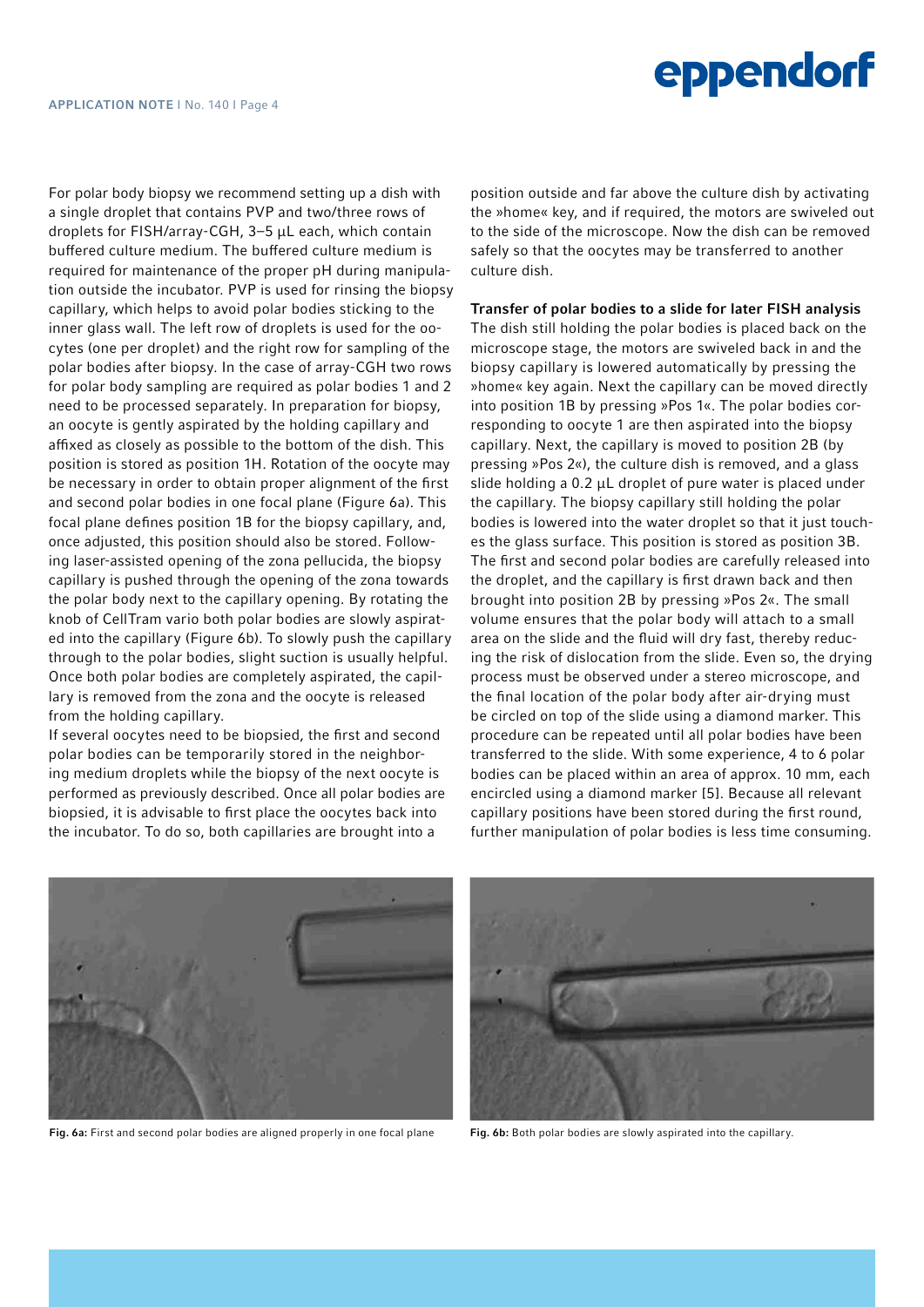### Transfer of polar bodies into a PCR tube for later array-CGH analysis

For the transfer into PCR tubes polar bodies must be transferred one by one into PCR tubes pre-filled with PBS. As PCR tubes are narrow, the transfer cannot be performed using the biopsy capillary; instead the use of stripper tips is recommended. A detailed description of the transfer as well as the array-CGH procedure is provided by Magli et al., 2012 [6].

#### Fluorescence in-situ hybridization (FISH)

For FISH analysis, the dried polar bodies are fixed by the addition of  $2 \times 10$  µL ice-cold methanol: acetic acid  $(3:1)$ , followed by incubation in methanol at room temperature for another 5 min. The slides are dried, and the FISH probe for chromosomal detection is directly applied to the slide, which is then covered by a cover slip and sealed with rubber cement. The slide is placed into the Mastercycler® nexus flat. Co-denaturation of the probe and the genomic DNA as well as subsequent hybridization is performed using the Mastercycler nexus at the time and temperature settings indicated by the manufacturer of the chromosome probe. Following hybridization, unbound probe is washed off, and the FISH signals can be evaluated using a fluorescence light microscope equipped with appropriate filter sets (Figure 7).



Fig. 7: FISH signals of chromosomes 13, 18, 21, 22

### Results and Discussion

Each chromosome should show two signals in the 1<sup>st</sup> polar body and one signal in the 2nd polar body. Approx. 70% of all chromosomal disorders are detectable in the 1<sup>st</sup> polar body; however, a disorder may occur in the formation of the 2<sup>nd</sup> polar body.

A frequent problem when judging FISH results is the occurrence of chromatin degeneration which can be identified by speckled signals. Interestingly, this phenomenon occurs most often when using LSI probes. Nevertheless, it is still possible to draw conclusions about the respective chromosomes, since early segregation of chromatids means that the regions with speckled signals are also separated.

The main problem with polar body biopsy is the fragmentation of polar bodies, particularly the first polar body, which can be seen in Figure 6b. Since each fragment can contain chromosomes, it is crucial that all fragments be removed during biopsy.

Here, sensitive handling is required which can be perfectly executed with the intuitive proportional fine control of the TransferMan 4m micromanipulator in combination with the fine wheel of the CellTram vario. Any movement of the hand is directly transferred to the biopsy capillary, without any delay or even tiniest stutter.

In addition to the removal of all fragments, identifying the number and re-location of the fragments is critical, because they can disconnect while drying and move to different areas of the slide. Therefore it is absolutely necessary to compile a drawing. Otherwise the risk is quite high that signals in small fragments are disregarded which will lead to a false diagnosis.

Depending on the results of the FISH or the array-CGH analysis, chromosomally normal oocytes can be selected for further culture and transfer.